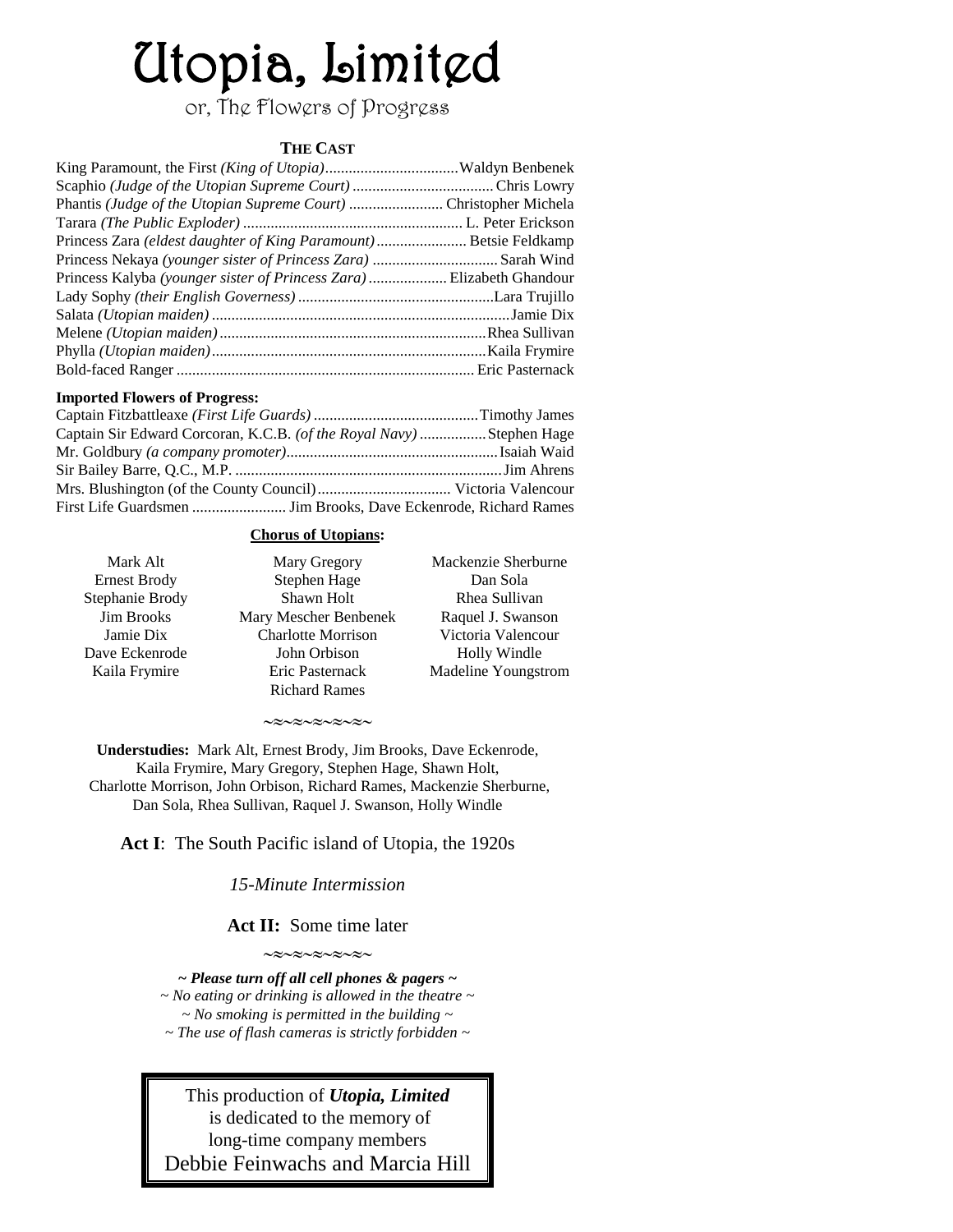#### **DIRECTOR'S NOTE**

Spoiler alert: *Utopia, Ltd.* is the least performed G&S operetta and comes with a number of problems a producing organization must be prepared to solve. The show's beginnings were not auspicious: indeed, after *The Gondoliers*, Gilbert and Sullivan were ready to call it quits on their collaboration. They had never been friends, but after a messy lawsuit (in which Sullivan took D'Oyly Carte's side against Gilbert) even a working relationship seemed impossible. It was four years before they came back together for *Utopia.* Sullivan used the hiatus to write the grand opera he had long promised. But when *Ivanhoe* proved an expensive flop, Sullivan needed more lucrative work. Sullivan's disappointment combined with Gilbert's infamous ability to hold a grudge made collaboration tense. Neither was willing to offer or accept editorial advice.

In *Utopia,* Gilbert presents us with unusually long dialogue scenes. Sullivan retaliates with long orchestral interludes, scenes, dances, and extended choral sections. None of this serves the plot very well. And, by the way, what is the plot? Gilbert threw in all his favorite legal, political and social targets, but took such a long time deciding on a storyline that Sullivan finally put his foot down and declined to set any more music.

The good news is that there is considerably more wheat than chaff in *Utopia.* Two years' work (by a number of company members) has led to our revised version. We have propped up the storyline, trimmed the verbiage, excised chunks of music (including a lovely little waltz in the first act finale … another time, maybe) and promise to have you home well before midnight. As always, the energy, intelligence, talents and collegiality of the GSVLOC make *our* collaborations a joy that I hope will show in every moment of this production.

—Lesley Hendrickson

# **SYNOPSIS**

Act I — King Paramount, ruler of the South Pacific island kingdom of Utopia, is such an Anglophile that he has sent his eldest daughter Zara to England to be educated. Her two younger sisters, meanwhile, are being molded into showpieces of British manners by Lady Sophy, an English governess who has captured the King's affections. Although attracted to the King, Lady Sophy is dismayed by revelations in the local scandal sheet, the *Palace Peeper*, about his disgraceful behavior. As it turns out, the King himself is the author of the newspaper's rumors. He is being manipulated by Utopia's two Supreme Court Judges, the "wise men" Scaphio and Phantis, who—in a quirkily Gilbertian form of government referred to as "despotism tempered by dynamite"—have the power to denounce the king to the Public Exploder, who would then dispatch him.

Princess Zara returns to Utopia, escorted by a small troop of British "First Life Guards," one of whom (Captain Fitzbattleaxe) has gained her affection. The young couple manages to divert the attentions of Scaphio and Phantis, who have inconveniently fallen in love with the Princess themselves. Zara has also brought with her the "Flowers of Progress," representatives (with a certain degree of satire) of all the elements that have made Britain great. Each one makes recommendations, but it is Mr. Goldbury, the "company promoter," whose vision inspires King Paramount to do what even glorious England has not yet managed to do: turn his country into a "company limited" (based on the "Joint Stock Companies Act of Parliament '62"). General rejoicing.

Act II — Utopians adjust to the new English ways, and the King holds the first meeting of the Cabinet Council (a parody of Minstrel show). Scaphio and Phantis had hoped to make a profit from the new Utopian enthusiasm for English goods, but are upset to learn that the people can claim limited liability and avoid payment. Even worse, as the King explains to them, a corporation can be "wound up" but not "blown up," so he need no longer fear them. Zara's sisters get their own revelations about the realities of English girlhood, and Lady Sophy learns the truth about the King, while the two Wise Men plot with Tarara to stir up a revolt against the Flowers of Progress. Fortunately, Zara remembers the vital missing element which will ensure perfection. All ends in bliss, further praise for Britain, and a stirring Utopian "Ulahlica!"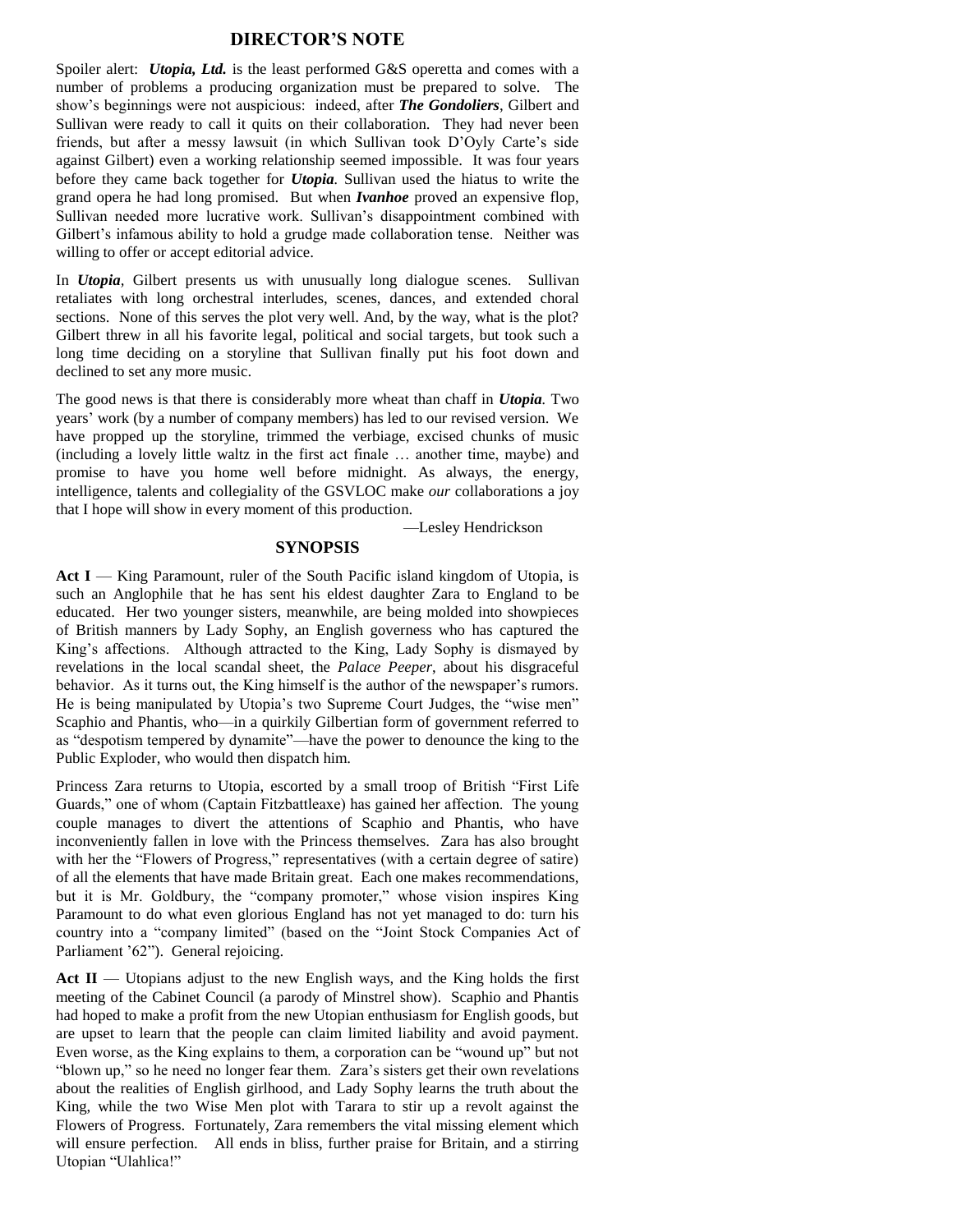#### **PRODUCTION STAFF**

| Assistant Stage ManagersJack Kravik, Trina Morrison, Brianna Sullivan |
|-----------------------------------------------------------------------|
|                                                                       |
|                                                                       |
| Dean Laurance, Larry Rostad, Feifei Wei, and cast members             |
|                                                                       |
|                                                                       |
| Mary Beth Gagner (uniforms), Lesley Hendrickson                       |
| Bob Hunter, Jo Pasternack, and cast members                           |
|                                                                       |
|                                                                       |
|                                                                       |
|                                                                       |
|                                                                       |
|                                                                       |
|                                                                       |
| Fred Morrison, Carol Paulson                                          |
|                                                                       |
| Ticket helpersStephanie Brody, Betsie Feldkamp, Katie Lowry           |
| Mary Mescher Benbenek, Fred Morrison                                  |
| Trina Morrison, Eric Pasternack, Thomas Trisko                        |
|                                                                       |

# *The Board:*

# **ORCHESTRA**

| Michele Anderson, Rachael Athmann, Amy Atzel, Nancy Birth      |
|----------------------------------------------------------------|
| Karen Krueger, Lorine Menzhuber, Ann Nadon, Miyuki Onishi      |
| Julia Salazkin, Jo Schansberg, Kristen Weeks, Theodora Wynhoff |
|                                                                |
| Tom Rognsvoog, Aija Ronis                                      |
|                                                                |
| John Dunham, Karen Rognsvoog                                   |
|                                                                |
|                                                                |
|                                                                |
|                                                                |
|                                                                |
|                                                                |
|                                                                |
|                                                                |
|                                                                |
|                                                                |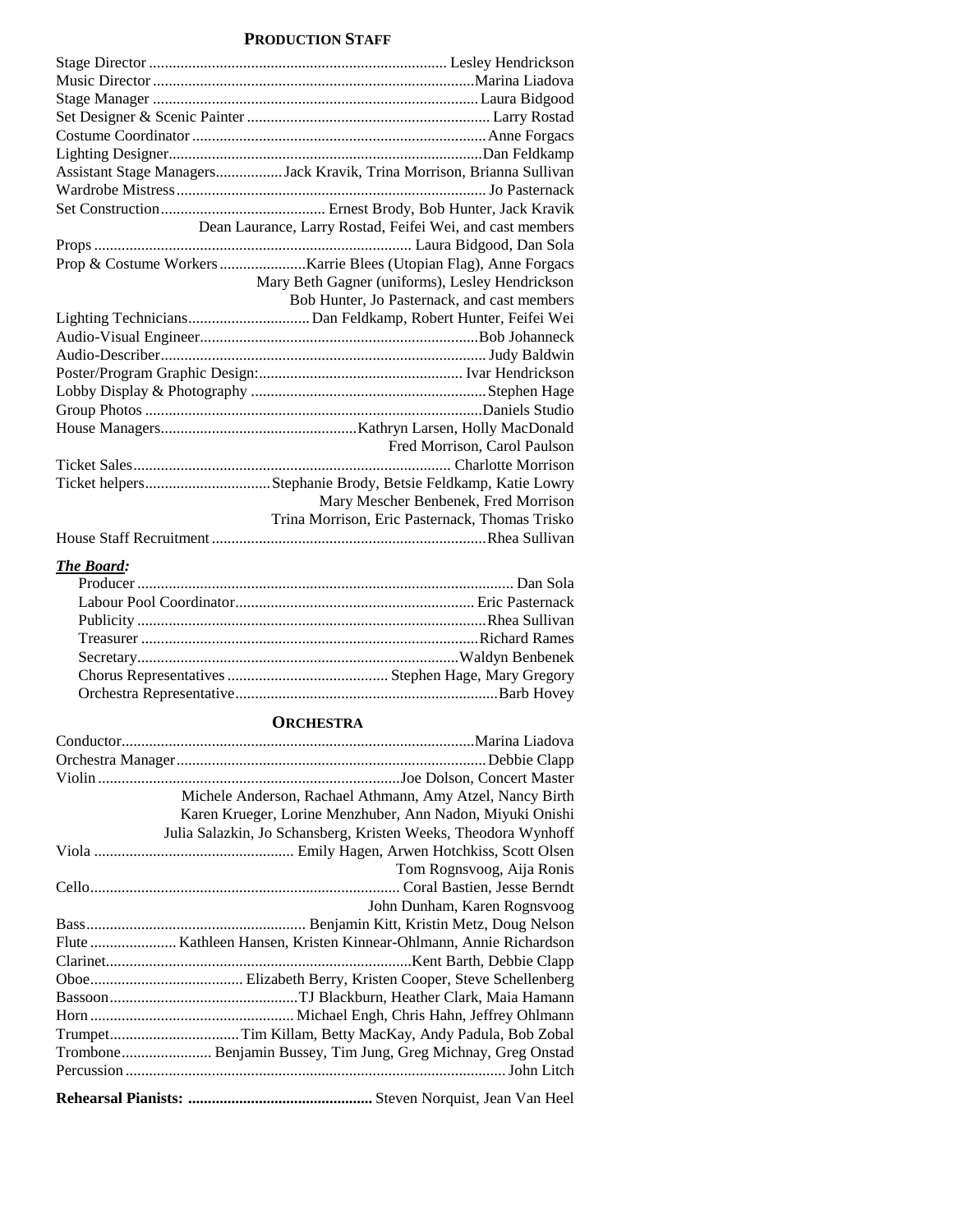## **GLOSSARY** *(in order of occurrence)*

# **ACT I :**

| Tarara—The Public Exploder's name is a reference to the recent music-hall hit                                                                              |
|------------------------------------------------------------------------------------------------------------------------------------------------------------|
| song imported from America: "Ta-ra-ra Boom-de-ay!"                                                                                                         |
| Girton—a women's college at Cambridge University, founded in 1869                                                                                          |
| Lalabalele talala! etc.-Gilbert used some actual Polynesian for Tarara's raging:                                                                           |
| "Idiot, I run around screaming but can't make much more noise, since I am<br>hoarse. Crossly I drag myself into the open and go spinning around sweating." |
| <b>Double-first</b> in the world's university—in British higher education, top honors in                                                                   |
| two final examinations                                                                                                                                     |
| dynamite explodes in his <i>auriculars</i> -ears                                                                                                           |
| song of far niente—idleness (in Italian)                                                                                                                   |
| To which some add (but others do not) Ireland—a reference to the long-raging                                                                               |
| debate over Irish independence                                                                                                                             |
| The <b>Kodaks</b> do their best—Kodak cameras (which came out in 1888) were                                                                                |
| advertised with the slogan "You press the button, we do the rest."                                                                                         |
| Knightsbridge nursemaids, serving fairies, Stars of proud Belgravian airies-                                                                               |
| servant girls the Guardsmen presumably have left behind in London                                                                                          |
| ye South Pacific Island <i>viviparians</i> —those whose young are born live (not                                                                           |
| hatched)                                                                                                                                                   |
| Ulahlica!-The Utopian equivalent for "Hear, Hear, Hear!"                                                                                                   |
| swell the county rate-increase the local taxes                                                                                                             |
| what contango means and also backwardation-fees paid to postpone settlement                                                                                |
| of a stock purchase or sale, respectively                                                                                                                  |
| K.C.B.—Knight Commander of the (Order of the) Bath (high honor)                                                                                            |
| Q.C.-Queen's Counsel (senior lawyer)                                                                                                                       |
| M.P.-Member of Parliament (elected Politician)                                                                                                             |
| terrify the simple <b>Gaul</b> —the French                                                                                                                 |
| Maxim gun and Nordenfelt-kinds of machine gun                                                                                                              |
| thanks to coke-a fuel made from coal                                                                                                                       |
| Company Limited-an incorporated company ("Inc.")                                                                                                           |
| of sovereigns all the pink- the best                                                                                                                       |
| Joint Stock Companies Act of Parliament '62—This act made it easier for small                                                                              |
| investors to pool their resources and incorporate with reduced personal risk                                                                               |
| (limited liability). Note: Seven was the required number of founders to establish                                                                          |
| a company, and the word "limited" (Ltd.) had to be added to the company's                                                                                  |

## **ACT II :**

**the notes of lover's** *lay*—a poem to be sung

name.

- *Court of St. James's* **vs.** *Court of St. James's Hall—*confusing the royal palace with the music hall which featured the original "Christy Minstrels" (Royal audience members were not amused)
- **all that isn't Belgrave Square is Strand and Piccadilly**—fashionable areas of London

**Don't be unhappy, it's still** *on the tapis—*under consideration

- **an English girl of** *Eleven stone two*—A stone equals 14 pounds, so Goldbury's ideal girl weighs 156 lbs.—of course, she's 5 foot 10
- Eleven maids out, eleven maids in, And perhaps an occasional "maiden **over!"—Cricket playing references (a "maiden over" is analogous to a scoreless** inning in baseball)

**She'll waltz away like a** *teetotum*—a kind of top

*short-petticoated*—an indication of being a young girl (before wearing long skirts)

**that** *asinorum pons* **I have crossed—**actually, "pons asinorum," or Bridge of Asses; schoolboy slang for one of Euclid's propositions, due to the difficulty of "getting over " it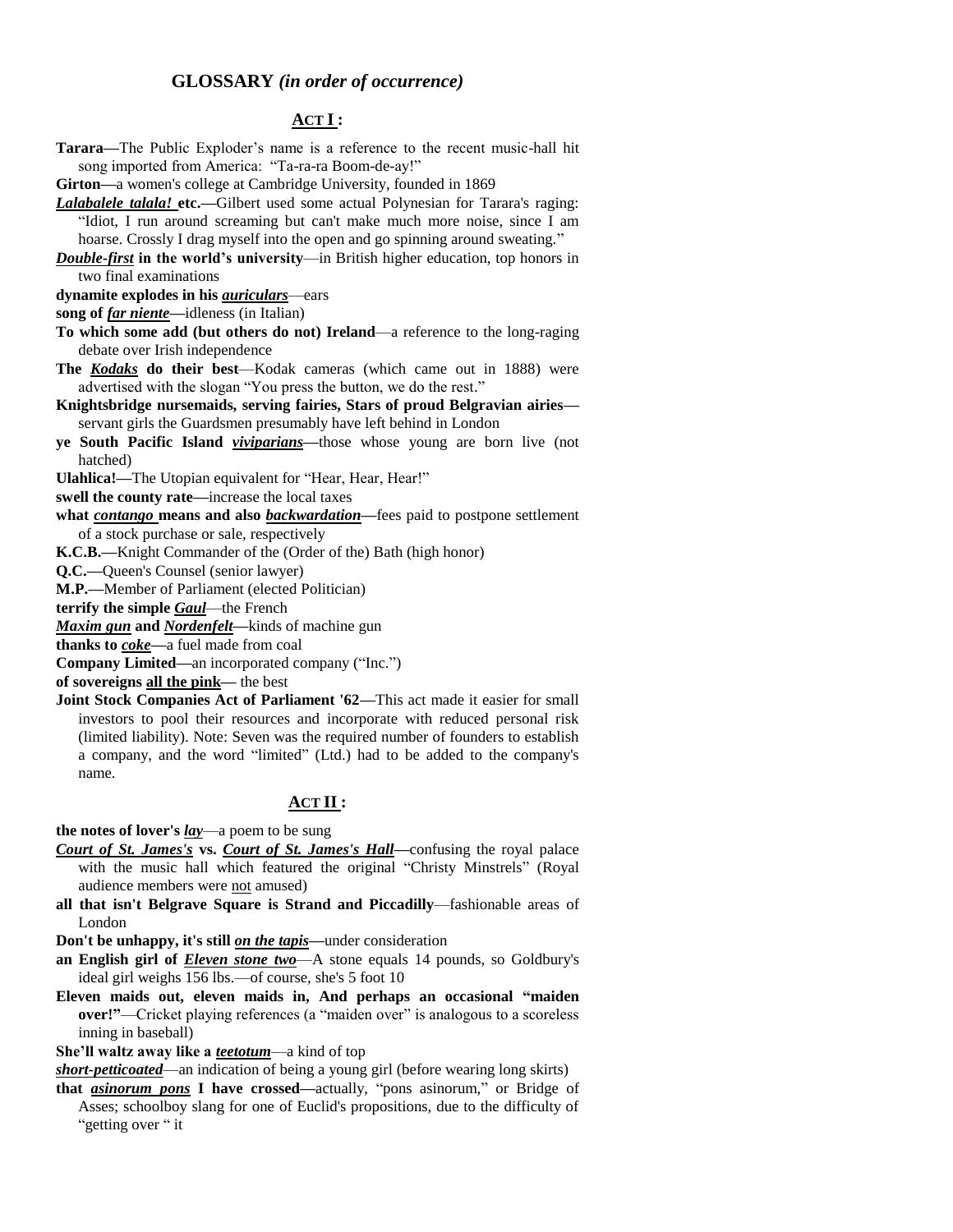#### **CONTRIBUTORS**

#### **Flowers of Progress** (\$100 and over)

Arlene & Tom Alm ❖ Suzanne Ammerman ❖ Philip Asgian ❖ Chris Bolstad ❖ Richard T. Crane  $\cdot$  Wendy Evans  $\cdot$  Richard Fishel  $\cdot$  Gretchen & Jim Fogo  $\cdot$  General Mills Foundation  $\cdot$  Carol & Greg Gross  $\cdot$  John Hanlon  $\cdot$  Douglas O. Happe  $\cdot$  Jack & Geraldine King ❖ Marion Levy ❖ Michael Mack ❖ L. David Mech ❖ Shirley Moore ❖ John Orbison  $\cdot$  Derrill M. Pankow  $\cdot$  Garry & Mary Ann Peterson  $\cdot$  Nancy & Bert Poritsky  $\hat{\cdot}$  R. N. Quiche  $\hat{\cdot}$  James Quinn  $\hat{\cdot}$  Tom & Beverly Rogers  $\hat{\cdot}$  Paul & Patricia Sackett  $\cdot$  Leon Satran, M.D.  $\cdot$  The family of Steven and Mary Schier  $\cdot$  Radonna & Jim Schwarz ❖ Doris Skalstad ❖ Richard Evan Stone ❖ James Wall ❖ Connie Waterous ❖

#### **Company Promoters** (\$50 - \$99)

Ruth Arnold  $\div$  Benjamin & Aroti Bayman  $\div$  Helen Bergren  $\div$  Jerome and Sharon Berkowitz  $\clubsuit$  Paul Bondhus  $\clubsuit$  James Booth  $\clubsuit$  Beth, Laurie & Terry Brooks  $\clubsuit$  Jeffrey R. Brown  $\cdot$  May Cederberg  $\cdot$  Mary Ann Doyle  $\cdot$  Mark Ellenberger and Janet Zander  $\cdot$ Robert Gartner ❖ Loretta & Stafford Hansen ❖ Elizabeth Hawn ❖ Evan & Elaine Hazard ◆ Marjorie and James Jacobsen ◆ Kenneth Kauffman ◆ Mary & Steven Kennedy ◆ Margaret Kirkpatrick  $*$  Mr. & Mrs. E. K. Lehmann  $*$  Rachel Levitt  $*$  Sanford Lipsky  $*$ Dr. Merle Mark ❖ Philip Melmer ❖ Douglas Merrigan ❖ Eric Newman ❖ Riley Owens, Jr. ◆ Nancy Powell ◆ Redleaf Family Foundation ◆ Don Ruble ◆ Carol Schneider ◆ Prodosh Sengupta ❖ Doug Siems ❖ Glenn Skoy ❖ Jenella Slade ❖ Joan T. Smith ❖ Phyllis Stone  $\cdot \cdot$  Brett D. Wagner  $\cdot \cdot$ 

#### **<u>South Pacific Island Viviparians</u>** (up to \$50)

Sara Balamut  $\clubsuit$  Phillip & Karen Bergem  $\clubsuit$  Ruth Berman  $\clubsuit$  Mary & Robert Boehlke  $\clubsuit$ Mary Bookin  $\cdot$  Christine D. Bremer  $\cdot$  Judith & Richard Brownlee  $\cdot$  Carole Christensen ◆ Pearl Cole ◆ Jeanne Cornish ◆ Calvin Dahl ◆ Tom Decker ◆ Jeffrey Disch ◆ Nancy Drew  $\hat{\mathbf{v}}$  Siobhan Dugan  $\hat{\mathbf{v}}$  Sally J. Economon  $\hat{\mathbf{v}}$  David Eggen  $\hat{\mathbf{v}}$  Ian Ellis  $\hat{\mathbf{v}}$  Gary & Patricia Engstrand  $\triangleleft$  Entegris Matching Gift Program  $\triangleleft$  L. Peter Erickson  $\triangleleft$  David & Anna Lou Ford ❖ Brian & Linda Goodspeed ❖ Arthur Gropen ❖ Vicky Hagens ❖ Florence Halverson �� Linda Dexter Hancher �� Jack & Grace Harkness �� Kris Henderson ◆ Bob & Marge Hennesy ◆ Kathy Hering ◆ Ms. Gemma Hessian ◆ Arthur & Joan Higinbotham ❖ Peter Hiniker ❖ Richard Horton & Victoria Houseman ❖ C. Joseph & Katherine Howard  $\triangleleft$  Mary Ann Huelster  $\triangleleft$  Bill & Nancy Jones  $\triangleleft$  George Francis Kane  $\triangleleft$ Marita Karlisch  $\triangleleft$  Jake Koller  $\triangleleft$  Ralph Larson  $\triangleleft$  Rhett & Jodi Lavin-Tompkins  $\triangleleft$  Mary Leahy ❖ Robert LeClaire ❖ Lynn Lockhart ❖ Katie Lowry ❖ Roderick & Joanne MacDonald  $\cdot C$ . Paul Martin  $\cdot D$  Jeanne & Jeff McLean  $\cdot A$  Adele Mehta  $\cdot D$  Don Mittelstadt ◆ Michael Monsor ◆ Virginia F. Morse ◆ Barbara Nussbaum ◆ Scott Olsen ◆ Daniel P. O'Neill  $\cdot$  Jane Otto  $\cdot$  Dan & Pat Panshin  $\cdot$  Mr. & Mrs. George Peer  $\cdot$  Pat Pennington  $\cdot$ Elsa Peterson  $\triangle$  Polly Jo Peterson  $\triangle$  Robert Pierson  $\triangle$  Molly Redmond  $\triangle$  Ronald H. Reimann ❖ Louise & William Rondano ❖ Pat Rosaves ❖ Jack Ross ❖ Amy & Richard Roth ❖ Marian Rubenfeld ❖ Shirley Sailors ❖ Elaine Savick ❖ Alison Savin ❖ Russell G. Schroedl  $\cdot$  Suzanne Sewell  $\cdot \cdot$  Stacey & David Smith  $\cdot \cdot$  Evelyn Struthers  $\cdot \cdot$  Leslie Swenson ❖ Richard & Caroline Thompson ❖ Arnold Thornton ❖ Jim & Sharon Toscano ◆ Marcia Van Hulle ◆ Rosemary Wagner ◆ Lillian Wallis ◆ Frederick & Dorothy Waltz ❖ Kathy & Ed Wolter ❖

#### **ACKNOWLEDGMENTS**

Youth Performance Company, VSA Arts of Minnesota, Lake Harriet United Methodist Church, Diamond Lake Lutheran Church, Plymouth Congregational Church, Honey-Baked Ham, Boss Tanning of Edina, Hamline University Theater, and our bright and beautiful band of ushers, ticket sellers, and concessionaires.

Since its founding in 1979 by Dick Fishel and Jim Hart, the company has produced all the Gilbert and Sullivan shows: *Trial By Jury* (1979), *Patience* (1980), *Iolanthe* (1981), *Princess Ida* (1982), *Ruddigore* (1983), *The Gondoliers* (1984), *The Mikado* (Spring 1985), *The Sorcerer* (Fall 1985), *The Pirates of Penzance* (1986), *The Yeomen of the Guard* (1987), *Utopia, Ltd.* (1988), *H.M.S. Pinafore* (1989), *Patience* (1990), *The Grand Duke* (1991), *Iolanthe* (1992), *Princess Ida* (1993), *The Gondoliers* (1994), *Ruddigore* (1995), *The Mikado* (Spring 1996), *The Zoo* and *Trial By Jury* (Fall 1996), *The Sorcerer* (1997), *The Pirates of Penzance* (1998), *The Yeomen of the Guard* (1999), Offenbach's *Orpheus in the Underworld* (2000), *H.M.S. Pinafore* (2001), *Patience* (2002), *The Grand Duke* (2003), *Iolanthe* (2004), *The Gondoliers* (2005), *Princess Ida* (2006), and *The Mikado* (2007) In the Spring of 2009, we will present *Ruddigore*.

Our next Lake Harriet Bandshell performance will be *The Pirates of Penzance*, in July of 2008